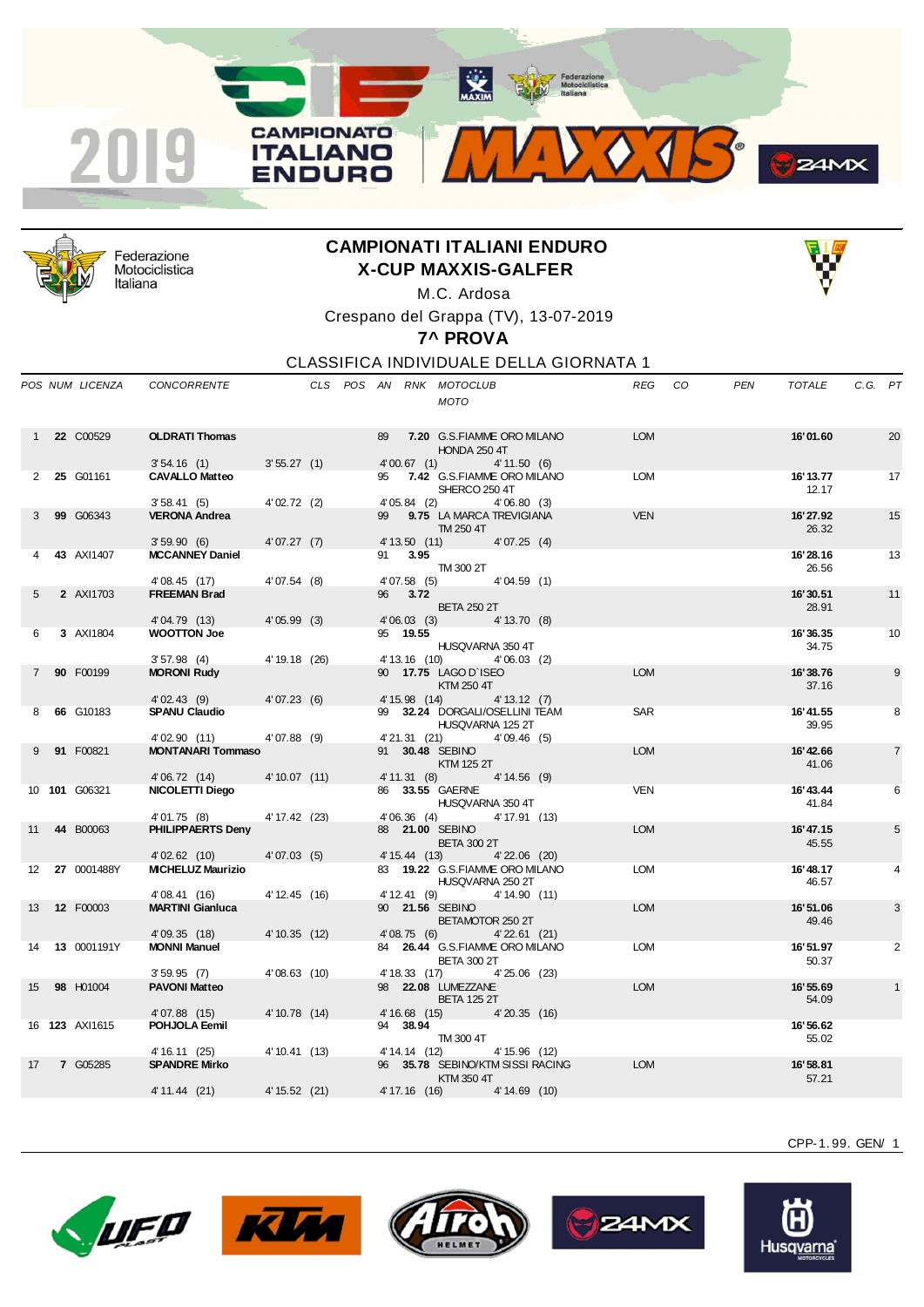MAXIM BOOR Motociclistica

**CAMPIONATO** 

**ITALIANO** 

**ENDURO** 

2019



**S**ZAMX

|    | POS NUM LICENZA      | CONCORRENTE                              |                   |    |  |               | CLS POS AN RNK MOTOCLUB                           |                |                                       | REG        | CO | PEN | TOTALE                | C.G. PT |  |
|----|----------------------|------------------------------------------|-------------------|----|--|---------------|---------------------------------------------------|----------------|---------------------------------------|------------|----|-----|-----------------------|---------|--|
|    |                      |                                          |                   |    |  |               | <b>MOTO</b>                                       |                |                                       |            |    |     |                       |         |  |
|    |                      |                                          |                   |    |  |               |                                                   |                |                                       |            |    |     |                       |         |  |
| 18 | 26 100051            | <b>BRUSCHI Nicolo'</b>                   |                   |    |  |               | 94 <b>44.72 PAVIA</b>                             |                |                                       | LOM        |    |     | 17'01.04              |         |  |
|    |                      |                                          |                   |    |  |               | HONDA 300 4T                                      |                |                                       |            |    |     | 59.44                 |         |  |
|    |                      | 4'09.54 (19) 4'12.90 (18)                |                   |    |  |               | 4' 20.16 (19)                                     | 4' 18.44 (14)  |                                       |            |    |     |                       |         |  |
| 19 | 32 G00054            | <b>FACCHETTI Emanuele</b>                |                   |    |  |               | 96 30.14 LAGO D'ISEO<br>GAS GAS 300 2T            |                |                                       | <b>LOM</b> |    |     | 17' 15.70<br>1' 14.10 |         |  |
|    |                      | 4' 12.43 (22)                            | 4' 19.61 (27)     |    |  | 4' 19.04 (18) |                                                   | 4'24.62 (22)   |                                       |            |    |     |                       |         |  |
| 20 | 24 M03596            | <b>SCARPELLI Niccolo'</b>                |                   |    |  |               | 91 <b>40.33 PAVIA</b>                             |                |                                       | <b>LOM</b> |    |     | 17' 17.91             |         |  |
|    |                      | 4'04.41 (12)                             | 4' 17.76 (24)     |    |  |               | KTM 250 4T<br>4'29.54 (29) 4'26.20 (24)           |                |                                       |            |    |     | 1' 16.31              |         |  |
|    | 21 103 M01743        | <b>GOGGIA Sonny</b>                      |                   |    |  |               | 94 61.97 SEBINO                                   |                |                                       | <b>LOM</b> |    |     | 17' 22.86             |         |  |
|    |                      | 4' 19.51 (29)                            | 4'22.83(28)       |    |  |               | HUSQVARNA 300 2T<br>4'21.16 (20) 4'19.36 (15)     |                |                                       |            |    |     | 1'21.26               |         |  |
| 22 | 83 G12432            | <b>BATTIG Alessandro</b>                 |                   |    |  |               | 92 20.91 TRIESTE                                  |                |                                       | <b>FVG</b> |    |     | 17' 24.99             |         |  |
|    |                      |                                          |                   |    |  |               | GAS GAS 300 2T                                    |                |                                       |            |    |     | 1'23.39               |         |  |
| 23 | 60 B01662            | 4' 16.54 (26)<br><b>MARCOTULLI Luca</b>  | 4' 12.88 (17)     |    |  |               | 4' 24.14 (24)<br>89 35.59 TRIAL DAVID FORNAROLI   | 4'31.43 (28)   |                                       | <b>EMI</b> |    |     | 17' 27.80             |         |  |
|    |                      |                                          |                   |    |  |               | GAS GAS 300 2T                                    |                |                                       |            |    |     | 1'26.20               |         |  |
|    |                      | 4' 13.90 (23)                            | $4'$ 22.93 $(29)$ |    |  | 98 16.15      | 4' 24.01 (23)                                     | 4'26.96(25)    |                                       |            |    |     | 17'30.52              |         |  |
| 24 | <b>14 AXI1802</b>    | <b>BARBOSA Ruy</b>                       |                   |    |  |               | HUSQVARNA 125 2T                                  |                |                                       |            |    |     | 1'28.92               |         |  |
|    |                      | 4' 15.73 (24)                            | 4' 11.59 (15)     |    |  |               | 4' 11.22 (7) 4' 51.98 (46)                        |                |                                       |            |    |     |                       |         |  |
| 25 | 20 G00055            | <b>RECCHIA Nicola</b>                    |                   |    |  |               | 95 35.00 MANZANO<br><b>HONDA 250 4T</b>           |                |                                       | <b>FVG</b> |    |     | 17'39.99<br>1'38.39   |         |  |
|    |                      | 4' 25.33 (35)                            | 4'32.80(36)       |    |  |               | 4'21.44 (22)                                      | 4'20.42 (17)   |                                       |            |    |     |                       |         |  |
| 26 | 80 F00408            | <b>MORI Niccolo'</b>                     |                   |    |  |               | 91 36.32 TRIAL DAVID FORNAROLI                    |                |                                       | EMI        |    |     | 17' 46.56             |         |  |
|    |                      | 4' 32.04 (43)                            | 4' 19.17 (25)     |    |  | 4' 25.39 (25) | <b>BETA 250 2T</b>                                | 4'29.96 (26)   |                                       |            |    |     | 1'44.96               |         |  |
| 27 | 70 100111            | <b>MANCUSO Giuliano</b>                  |                   |    |  |               |                                                   |                | 96 38.16 MOTOCLUB DELLO STRETTO ME    | <b>SIC</b> |    |     | 17' 47.40             |         |  |
|    |                      | 4' 31.72 (41)                            | 4'25.58(30)       |    |  | 4'28.67 (28)  | <b>BETA 250 2T</b>                                | 4'21.43 (19)   |                                       |            |    |     | 1' 45.80              |         |  |
| 28 | 69 L01586            | <b>GRIGIS Matteo</b>                     |                   |    |  |               | 01 70.97 SEBINO                                   |                |                                       | <b>LOM</b> |    |     | 17' 51.36             |         |  |
|    |                      |                                          |                   |    |  |               | HUSQVARNA 125 2T                                  |                |                                       |            |    |     | 1'49.76               |         |  |
| 29 | <b>53 S00913</b>     | 4'22.69 (32)<br><b>CRISTINI Simone</b>   | 4' 15.39 (20)     |    |  | 4'29.76 (30)  | 01 64.73 LAGO D'ISEO                              | 4'43.52 (35)   |                                       | <b>LOM</b> |    |     | 18'02.54              |         |  |
|    |                      |                                          |                   |    |  |               | KTM 125 2T                                        |                |                                       |            |    |     | 2'00.94               |         |  |
| 30 | 39 0002085Z          | 4' 16.77 (27)<br><b>GUARNERI Davide</b>  | 4'32.02(34)       |    |  | 4' 34.30 (34) | 85 10.96 SEBINO                                   | 4'39.45 (31)   |                                       | <b>LOM</b> |    |     | 18'09.55              |         |  |
|    |                      |                                          |                   |    |  |               | <b>HONDA 250 4T</b>                               |                |                                       |            |    |     | 2'07.95               |         |  |
|    |                      | 4'27.07 (37)                             | 4'45.39(48)       |    |  |               | 4' 26.40 (27) 4' 30.69 (27)                       |                |                                       |            |    |     |                       |         |  |
| 31 | 38 L01315            | <b>MORETTINI Manolo</b>                  |                   |    |  |               | KTM 125 2T                                        |                | 01 38.81 BERGAMO/SC. PONTE NOSSA MC B | <b>LOM</b> |    |     | 18'10.72<br>2'09.12   |         |  |
|    |                      | 4'23.80 (34)                             | 4'34.99(39)       |    |  |               | 4' 34.38 (35) 4' 37.55 (30)                       |                |                                       |            |    |     |                       |         |  |
|    | 32 109 C00158        | <b>REBELLATO Eric</b>                    |                   |    |  |               | 89 78.07 GAERNE<br>HUSQVARNA 250 4T               |                |                                       | <b>VEN</b> |    |     | 18'14.24<br>2' 12.64  |         |  |
|    |                      | 4'27.41 (39)                             | 4'32.82 (37)      |    |  |               | 4' 32.16 (32)                                     | 4'41.85 (33)   |                                       |            |    |     |                       |         |  |
| 33 | <b>17 M03590</b>     | <b>BRUNENGO Igor</b>                     |                   |    |  |               |                                                   |                | 98 64.34 GRANOZZO CON MONTICELLO      | <b>PIE</b> |    |     | 18'17.36              |         |  |
|    |                      | 4'21.75 (31)                             | 4'26.94 (31)      |    |  |               | <b>BETA 125 2T</b><br>4' 41.54 (42) 4' 47.13 (40) |                |                                       |            |    |     | 2' 15.76              |         |  |
|    | 34 <b>102</b> G00338 | DA CANAL Roberto                         |                   |    |  |               | 93 46.17 ARSIE                                    |                |                                       | <b>VEN</b> |    |     | 18'22.26              |         |  |
|    |                      |                                          | 4'27.90 (32)      |    |  | 4' 44.10 (44) | HONDA 250 4T                                      | $4'33.04$ (29) |                                       |            |    |     | 2'20.66               |         |  |
|    | 35 107 L01532        | 4' 37.22 (49)<br><b>GIACCHERO Andrea</b> |                   |    |  |               | 94 72.67 AZEGLIO                                  |                |                                       | <b>PIE</b> |    |     | 18'24.50              |         |  |
|    |                      |                                          |                   |    |  |               | HUSQVARNA 350 4T                                  |                |                                       |            |    |     | 2' 22.90              |         |  |
| 36 | <b>94 N01373</b>     | 4'31.81 (42)<br><b>FABRIS Riccardo</b>   | 4'38.49(42)       | 2T |  | 4' 34.16 (33) | 02 75.09 GAERNE                                   | 4'40.04 (32)   |                                       | VEN        |    |     | 18'26.76              |         |  |
|    |                      |                                          |                   |    |  |               | KTM 125 2T                                        |                |                                       |            |    |     | 2'25.16               |         |  |
|    |                      | 4' 33.25 (44)                            | 4'29.52 (33)      |    |  | 4' 38.10 (38) |                                                   | 4'45.89 (38)   |                                       |            |    |     |                       |         |  |
| 37 | 34 G02063            | <b>ULISSI Federico</b>                   |                   |    |  |               | 86 67.05 OSTRA<br>KTM 350 4T                      |                |                                       | <b>MAR</b> |    |     | 18'28.34<br>2'26.74   |         |  |
|    |                      | 4'27.31 (38)                             | 4'38.36(41)       |    |  |               | 4'40.48 (41)                                      | 4' 42.19 (34)  |                                       |            |    |     |                       |         |  |
|    | 38 108 L01338        | <b>CALOTTO Francesco</b>                 |                   |    |  |               | 92 73.44 GAERNE<br>HUSQVARNA 250 2T               |                |                                       | <b>VEN</b> |    |     | 18'30.75<br>2'29.15   |         |  |
|    |                      | 4'25.66 (36)                             | 4' 42.39 (45)     |    |  | 4' 35.45 (36) |                                                   | 4'47.25 (41)   |                                       |            |    |     |                       |         |  |
|    |                      |                                          |                   |    |  |               |                                                   |                |                                       |            |    |     |                       |         |  |









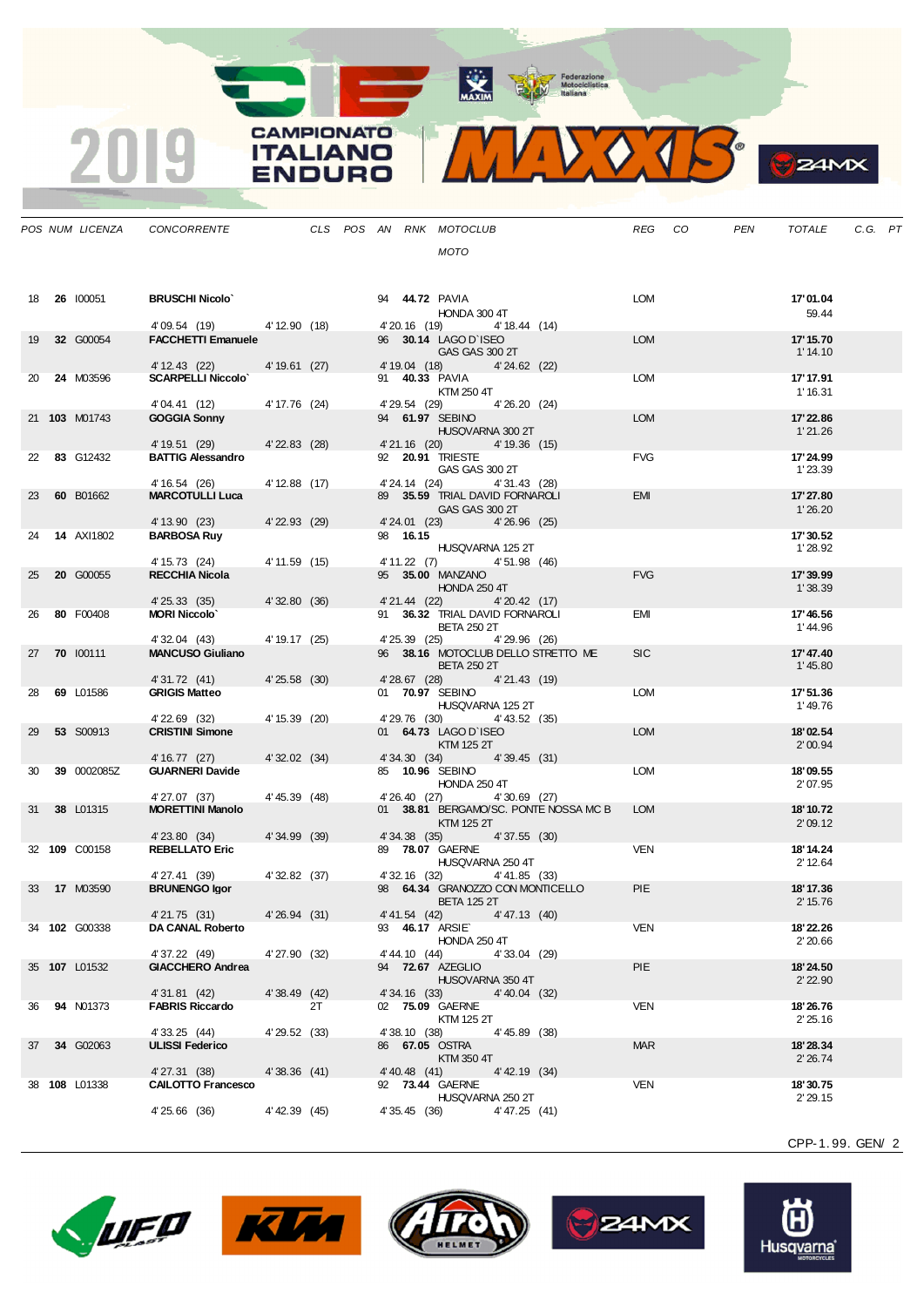MAXIM BOOR Motociclistica

**CAMPIONATO** 

**ITALIANO** 

**ENDURO** 

2019



**S**ZAMX

|    | POS NUM LICENZA  | CONCORRENTE                             |                 |    |  |                 | CLS POS AN RNK MOTOCLUB                              | REG        | CO | <b>PEN</b> | <b>TOTALE</b>         | $C.G.$ $PT$ |  |
|----|------------------|-----------------------------------------|-----------------|----|--|-----------------|------------------------------------------------------|------------|----|------------|-----------------------|-------------|--|
|    |                  |                                         |                 |    |  |                 | <b>MOTO</b>                                          |            |    |            |                       |             |  |
|    |                  |                                         |                 |    |  |                 |                                                      |            |    |            |                       |             |  |
| 39 | 6 T05503         | <b>FILISETTI Luca</b>                   |                 | 2T |  |                 | 00 105.68 BERGAMO/SC. PONTE NOSSA MC B<br>KTM 250 2T | <b>LOM</b> |    |            | 18'38.44<br>2' 36.84  |             |  |
|    |                  | 4'38.98 (53)                            | 4'34.76 (38)    |    |  | 4' 40.15 (40)   | 4'44.55(36)                                          |            |    |            |                       |             |  |
|    | 40 105 H01307    | <b>BARATTO Alberto</b>                  |                 |    |  |                 | 90 71.14 GAERNE<br>HUSQVARNA 350 4T                  | <b>VEN</b> |    |            | 18'40.09<br>2' 38.49  |             |  |
|    |                  | 4' 22.90 (33)                           | 4'35.46(40)     |    |  |                 | 4' 42.87 (43)<br>4'58.86(50)                         |            |    |            |                       |             |  |
| 41 | 16 R00588        | <b>ZILLI Enrico</b>                     |                 |    |  |                 | 99 33.28 PAVIA/OSELLINI TEAM<br>HUSQVARNA 350 4T     | <b>LOM</b> |    |            | 18' 47.29<br>2' 45.69 |             |  |
|    |                  | 4' 33.84 (45)                           | 4'40.20(43)     |    |  |                 | 4' 37.32 (37) 4' 55.93 (47)                          |            |    |            |                       |             |  |
| 42 | 30 G00225        | <b>MARINI Thomas</b>                    |                 |    |  |                 | 97 35.00 SAN MARINO<br><b>BETA 300 2T</b>            | MAR        |    |            | 18'53.10<br>2'51.50   |             |  |
|    |                  | 4' 33.94 (46)                           | $4' 41.66$ (44) |    |  |                 | 4' 48.35 (46) 4' 49.15 (43)                          |            |    |            |                       |             |  |
|    | 43 106 F01212    | <b>GABRIELLI Matteo</b>                 |                 |    |  |                 | 91 71.25 PINO MEDEOT<br>HUSQVARNA 300 2T             | <b>FVG</b> |    |            | 18'58.98<br>2'57.38   |             |  |
|    |                  | 4'47.83 (64)                            | 4'32.45(35)     |    |  |                 | 4' 49.55 (48) 4' 49.15 (43)                          |            |    |            |                       |             |  |
| 44 | 51 L00575        | <b>TRAINI Jacopo</b>                    |                 |    |  |                 | 98 66.92 OSTRA<br><b>BETA 125 2T</b>                 | <b>MAR</b> |    |            | 19'01.17<br>2'59.57   |             |  |
|    |                  | 4' 19.73 (30)                           | 5'24.86 (71)    |    |  |                 | 4' 31.53 (31) 4' 45.05 (37)                          |            |    |            |                       |             |  |
| 45 | 84 N02652        | <b>PAVONE Luca</b>                      |                 | 2T |  |                 | 99 94.41 SANREMO<br><b>BETA 125 2T</b>               | LIG        |    |            | 19'08.85              |             |  |
|    |                  | 4'37.93 (52)                            | 4' 47.50 (49)   |    |  |                 | 4' 55.18 (51) 4' 48.24 (42)                          |            |    |            | 3'07.25               |             |  |
| 46 | 74 L01587        | <b>GRIGIS Thomas</b>                    |                 |    |  |                 | 01 86.29 SEBINO                                      | <b>LOM</b> |    |            | 19'13.32              |             |  |
|    |                  | 4'48.60 (66)                            | 4'58.07(58)     |    |  |                 | YAMAHA 125 2T<br>4'46.70 (39)<br>4'39.95 (39)        |            |    |            | 3' 11.72              |             |  |
| 47 | 4 102966         | <b>STACCIOLI Lorenzo</b>                |                 |    |  |                 | 97 79.15 SEBINO                                      | <b>LOM</b> |    |            | 19' 14.63             |             |  |
|    |                  | 4'39.46 (54)                            | 4'51.32(50)     |    |  |                 | HUSQVARNA 250 4T<br>4'47.80 (45)<br>4'56.05(48)      |            |    |            | 3' 13.03              |             |  |
| 48 | 54 0001527Z      | <b>BELOTTI Andrea</b>                   |                 |    |  |                 | 81 69.68 LAGO D'ISEO                                 | <b>LOM</b> |    |            | 19' 20.42             |             |  |
|    |                  | 4'46.39 (62)                            | 4'44.48(46)     |    |  | 4' 52.74 (50)   | KTM 450 4T<br>4'56.81(49)                            |            |    |            | 3' 18.82              |             |  |
| 49 | 47 N01619        | <b>BESAGNO Alberto</b>                  |                 |    |  |                 | 98 78.90 INTIMIANO N. NOSEDA                         | <b>LOM</b> |    |            | 19'21.45              |             |  |
|    |                  | 4' 45.44 (60)                           | 4'52.01(52)     |    |  | 4' 52.47 (49)   | KTM 300 2T<br>4'51.53(45)                            |            |    |            | 3' 19.85              |             |  |
| 50 | 10 G02676        | <b>SORECA Davide</b>                    |                 |    |  |                 | 95 13.08 VITTORIO ALFIERI                            | <b>PIE</b> |    |            | 19' 27.91             |             |  |
|    |                  | 3'54.33(2)                              | 4' 14.84 (19)   |    |  |                 | HONDA 300 4T<br>6' 58.18 (70) 4' 20.56 (18)          |            |    |            | 3'26.31               |             |  |
| 51 | 81 M03644        | <b>SEGANTINI Matteo</b>                 |                 | 4T |  |                 | 95 90.65 CASTIGLION F.NO FABRIZIO MEO                | <b>TOS</b> |    |            | 19'30.47              |             |  |
|    |                  | 4' 45.73 (61)                           | 4' 52.92 (53)   |    |  |                 | HUSQVARNA 350 4T<br>4'49.54 (47) 5'02.28 (52)        |            |    |            | 3' 28.87              |             |  |
| 52 | 56 103083        | <b>GIUSTI Francesco</b>                 |                 | 2T |  |                 | 01 91.14 PEGASO                                      | <b>TOS</b> |    |            | 19'51.17              |             |  |
|    |                  | 4' 30.33 (40)                           | 5'06.81(64)     |    |  |                 | <b>BETA 125 2T</b><br>5' 14.89 (62) 4' 59.14 (51)    |            |    |            | 3'49.57               |             |  |
|    | 53 112 M01854    | <b>BERRI Giorgio</b>                    |                 | 4T |  |                 | 94 99.39 VALDISIEVE                                  | <b>TOS</b> |    |            | 19' 56.54             |             |  |
|    |                  | 4' 42.46 (57)                           | 4'53.98(55)     |    |  | 5' 17.25 (63)   | KTM 350 4T<br>5'02.85(53)                            |            |    |            | 3'54.94               |             |  |
|    | 54 110 G07482    | <b>COLLOVIGH Pietro Enrico</b>          |                 |    |  |                 | 96 81.80 TRIESTE                                     | <b>FVG</b> |    |            | 20'00.66              |             |  |
|    |                  | 4'42.90 (58)                            | 5'05.89 (63)    |    |  |                 | SHERCO 300 4T<br>5'02.20 (53) 5'09.67 (55)           |            |    |            | 3'59.06               |             |  |
| 55 | <b>19 M01918</b> | <b>BERNINI Lorenzo</b>                  |                 | 2T |  |                 | 02 94.53 BERGAMO/SC. PONTE NOSSA MC B                | <b>LOM</b> |    |            | 20'04.23              |             |  |
|    |                  | 4' 37.31 (50)                           | 4'55.31 (57)    |    |  | 5'10.38(58)     | KTM 125 2T                                           |            |    |            | 4'02.63               |             |  |
| 56 | <b>73 Q01679</b> | <b>LUPATINI Diego</b>                   |                 | 4T |  |                 | 5'21.23(56)<br>95 120.92 RS 77                       | <b>LOM</b> |    |            | 20' 16.35             |             |  |
|    |                  |                                         |                 |    |  |                 | HONDA 250 4T<br>$5'06.86$ (54)                       |            |    |            | 4' 14.75              |             |  |
| 57 | 45 L00256        | 5'01.94 (70)<br><b>BONAZZI Giovanni</b> | 5'01.66(61)     |    |  | 5'05.89(56)     | 00 69.07 LAGO D'ISEO/KTM SISSI RACING                | <b>LOM</b> |    |            | 20' 17.50             |             |  |
|    |                  | 4' 45.15 (59)                           |                 |    |  |                 | KTM 250 4T                                           |            |    |            | 4' 15.90              |             |  |
|    | 58 104 P03494    | <b>SILVI Silvestro</b>                  | 5'08.65(66)     |    |  | 4' 56.33 (52)   | 5' 27.37 (59)<br>98 68.70 CARSOLI ENDURO             | ABR        |    |            | 20'18.78              |             |  |
|    |                  |                                         |                 |    |  |                 | <b>BETA 250 2T</b>                                   |            |    |            | 4' 17.18              |             |  |
| 59 | 61 000A1994      | 4'34.98 (48)<br><b>FERRARI Matteo</b>   | 4' 53.19 (54)   |    |  | 5'25.36(65)     | 5'25.25(58)<br>81 84.93 VALLE STAFFORA               | <b>LOM</b> |    |            | 20'20.99              |             |  |
|    |                  |                                         |                 |    |  |                 | BETAMOTOR 300 2T                                     |            |    |            | 4' 19.39              |             |  |
|    |                  | 4' 48.49 (65)                           | 4'59.10(59)     |    |  | $5'$ 11.13 (59) | $5'$ 22.27 $(57)$                                    |            |    |            |                       |             |  |









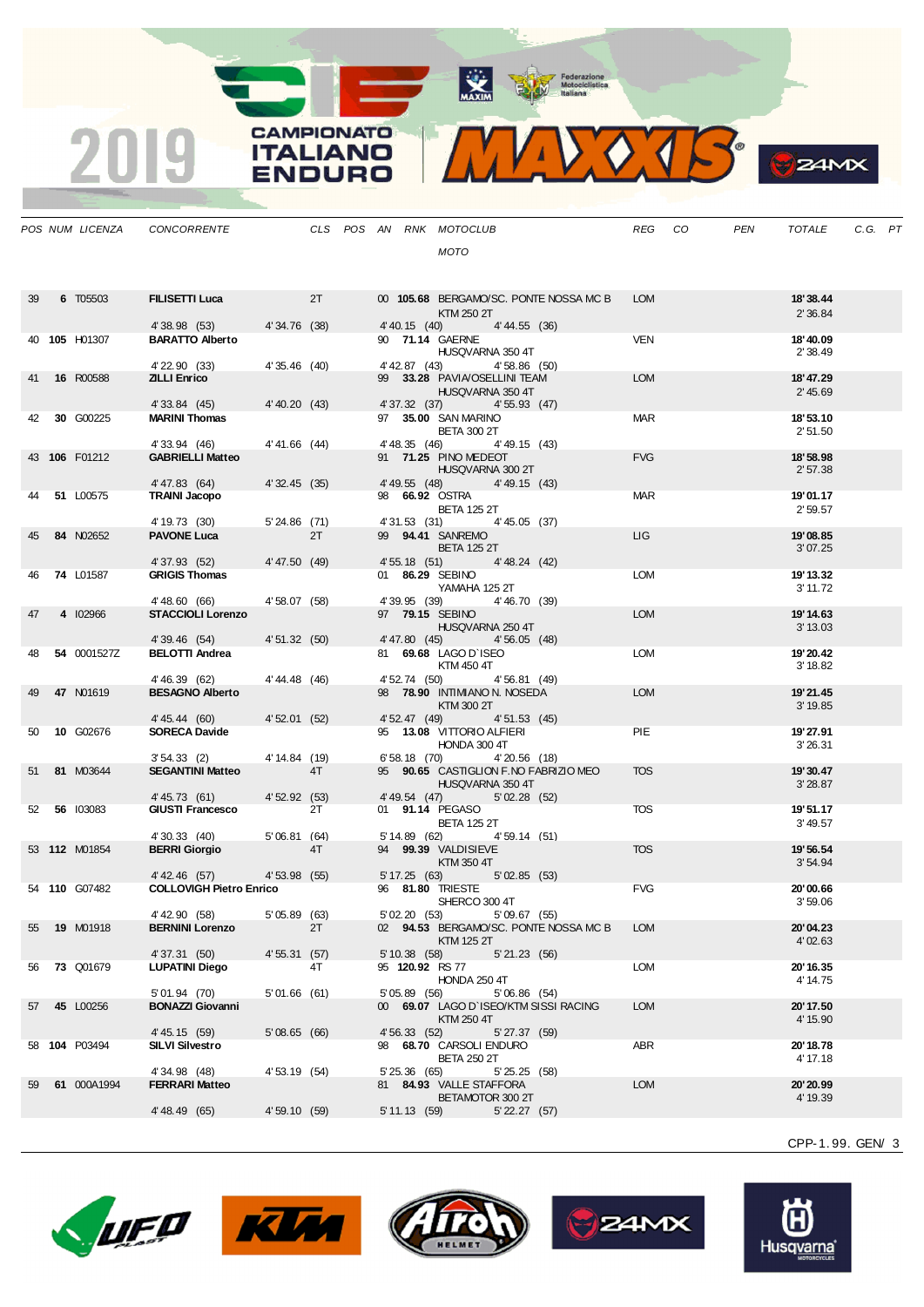MAXIM BOOR Motociclistica

**CAMPIONATO** VOTS.  $\mathbf{V}$ **ITALIANO ENDURO** 

|              | POS NUM LICENZA | <b>CONCORRENTE</b>                                  |                |    |    |                   | CLS POS AN RNK MOTOCLUB<br><b>MOTO</b>                    |               | REG CO     |                             | PEN | TOTALE                | C.G. PT |  |
|--------------|-----------------|-----------------------------------------------------|----------------|----|----|-------------------|-----------------------------------------------------------|---------------|------------|-----------------------------|-----|-----------------------|---------|--|
|              |                 |                                                     |                |    |    |                   |                                                           |               |            |                             |     |                       |         |  |
|              | 60 117 101893   | <b>DOTTORI Samuele</b>                              |                | 2T |    |                   | 82 119.04 MOTORARI<br>KTM 300 2T                          |               | VEN        |                             |     | 20'28.86<br>4'27.26   |         |  |
| 61 -         | 88 G05982       | 4' 55.50 (69) 4' 55.30 (56)<br><b>BOLOGNA Marco</b> |                |    |    | 5' 05.16 (55)     | 96 69.86 SICILIA RACING MOTORSPORT<br><b>HONDA 250 4T</b> | 5' 32.90 (62) | <b>SIC</b> |                             |     | 20'29.61<br>4'28.01   |         |  |
|              |                 | 4'40.67 (56)                                        | 5' 11.46 (68)  |    |    | 5'03.06 (54)      |                                                           | 5'34.42(63)   |            |                             |     |                       |         |  |
|              | 62 67 L03666    | <b>SERVALLI Francesco</b><br>4'47.43 (63)           | 5'08.99(67)    | 2T |    | 5' 13.91 (61)     | 02 98.78 SEBINO/KTM SISSI RACING<br>KTM 125 2T            | 5'28.19(60)   | <b>LOM</b> |                             |     | 20'38.52<br>4'36.92   |         |  |
|              | 63 115 U02257   | <b>BORACCHI Claudio</b>                             |                | 2T |    |                   | 81 <b>113.16 AMX</b><br>KTM 300 2T                        |               | <b>EMI</b> |                             |     | 21'04.52<br>5' 02.92  |         |  |
| 64           | 36 G02783       | 5'07.25(71)<br><b>MARTINELLI Maurizio</b>           | 5'03.62(62)    |    |    | $5'$ 23.88 $(64)$ | 98 89.97 GARDONE V.T.                                     | 5'29.77(61)   | <b>LOM</b> |                             |     | 21'07.79              |         |  |
|              |                 | 5' 09.94 (72)                                       | 5'00.82(60)    |    |    |                   | GAS GAS 250 2T<br>5'07.88 (57)                            | 5' 49.15 (65) |            |                             |     | 5'06.19               |         |  |
| 65           | 40 0001090T     | <b>PEDERSOLI Matteo</b>                             |                | 2T |    |                   | 76 113.06 SEBINO<br><b>BETA 250 2T</b><br>5'37.80 (66)    |               | <b>LOM</b> |                             |     | 21'47.47<br>5' 45.87  |         |  |
| 66           | 97 G00607       | 5' 16.14 (73)<br><b>OTERI Gabriele</b>              | 5'07.27(65)    | 4T |    |                   | 99 79.07 SICILIA RACING MOTORSPORT                        | 5' 46.26 (64) | <b>SIC</b> |                             |     | 23'11.32              |         |  |
|              |                 | 5' 26.87 (75)                                       | $5'20.24$ (70) |    |    |                   | HONDA 300 4T<br>5' 51.09 (67) 6' 33.12 (68)               |               |            |                             |     | 7'09.72               |         |  |
|              | 67 116 S02370   | <b>ZATTA Silvio</b>                                 |                | 2T |    |                   | 99 118.14 ARDOSA                                          |               | <b>VEN</b> |                             |     | 24'04.63              |         |  |
|              |                 | 5' 43.41 (77)                                       | 5' 59.73 (72)  |    |    |                   | KTM 300 2T<br>6' 06.22 (69)                               | 6' 15.27 (67) |            |                             |     | 8'03.03               |         |  |
|              | 68 68 100999    | RAVIZZOLA Leonardo                                  |                |    |    |                   | 01 77.10 DESIO<br>YAMAHA 125 2T                           |               | <b>LOM</b> |                             |     | 24' 14.43<br>8' 12.83 |         |  |
|              |                 | 4'49.74 (67)                                        | 7' 11.67 (76)  |    |    |                   | 6'04.42 (68)                                              | 6'08.60(66)   |            |                             |     |                       |         |  |
| NON ARRIVATI |                 |                                                     |                |    |    |                   |                                                           |               |            |                             |     |                       |         |  |
|              | 9 0001143Y      | <b>SALVINI Alex</b>                                 |                |    | 85 |                   | 2.12 TRIAL DAVID FORNAROLI<br>HONDA 450 4T                |               |            | EMI RIT CO7 - CO 7          |     |                       |         |  |
|              | 18 G01293       | 3'57.61(3)<br><b>REDONDI Giacomo</b>                | 4'06.97(4)     |    | 93 | 4' 25.72 (26)     | 6.39 SEBINO<br>HUSQVARNA 450 4T                           |               |            | LOM RIT ET1 - ENDURO TEST 1 |     |                       |         |  |
|              | 23 AXI1702      | <b>CHARLIER Christophe</b>                          |                |    | 91 | 8.37              | HONDA 450 4T                                              |               |            | RIT CO2 - CO 2              |     |                       |         |  |
|              |                 | 4' 18.13 (28)                                       |                |    |    |                   |                                                           |               |            |                             |     |                       |         |  |
|              | 41 101292       | <b>CONIGLIO Ivan</b>                                |                |    |    |                   | 97 69.98 SICILIA RACING MOTORSPORT<br>HONDA 300 4T        |               |            | SIC RIT ET1 - ENDURO TEST 1 |     |                       |         |  |
|              | 48 AXI1904      | <b>PELLEGRINI Enzo</b><br>4'37.51 (51)              | 6' 40.56 (74)  |    |    | 01 100.59         | KTM 250 4T                                                | 6'47.14 (69)  |            | RIT ARR - ARRIVO            |     |                       |         |  |
|              | 59 G02755       | <b>VIGLINO Giorgio</b>                              |                |    |    | 5' 12.38 (60)     | 96 60.55 PAVIA                                            |               |            | LOM RIT CO4 - CO 4          |     |                       |         |  |
|              |                 |                                                     |                |    |    |                   | <b>BETA 250 2T</b>                                        |               |            |                             |     |                       |         |  |
|              | 64 P04146       | 4' 34.31 (47)<br><b>BIGIARINI Alessio</b>           | 4'51.54(51)    | 2T |    |                   | 00 119.00 PEGASO<br><b>BETA 125 2T</b>                    |               |            | TOS RIT CT1 - CROSS TEST 1  |     |                       |         |  |
|              | 71 R03010       | <b>RINALDI Enrico</b>                               |                |    |    |                   | 01 50.49 RS 77<br>HUSQVARNA 300 2T                        |               |            | LOM RIT CT3 - CROSS TEST 3  |     |                       |         |  |
|              |                 | 4' 11.43 (20)                                       | 4' 17.30 (22)  |    |    |                   |                                                           |               |            |                             |     |                       |         |  |
|              | 77 0003190A     | <b>FATTORI Remo</b><br>5' 43.15 (76)                |                | 4T |    |                   | 57 120.28 LAGO D'ISEO<br>HUSQVARNA 350 4T                 |               |            | LOM RIT CO3 - CO3           |     |                       |         |  |
|              | 82 C00521       | <b>MARMI Giacomo</b>                                |                |    |    |                   | 88 65.75 MOTO CLUB LA GUARDIA                             |               |            | LIG RIT ET3 - ENDURO TEST 3 |     |                       |         |  |
|              |                 |                                                     |                |    |    |                   | <b>BETA 125 2T</b>                                        |               |            |                             |     |                       |         |  |
|              | 111 Q00857      | 4' 40.44 (55)<br><b>LUISON Matteo</b>               | 4' 45.28 (47)  | 4T | 89 |                   | 91.37 LA MARCA TREVIGIANA                                 |               |            | VEN RIT CO2 - CO 2          |     |                       |         |  |
|              |                 | 5' 25.70 (74)                                       |                |    |    |                   | KTM 350 4T                                                |               |            |                             |     |                       |         |  |
|              | 113 L04059      | <b>CANDIDO Stefano</b>                              |                | 2T |    |                   | 98 100.49 MANZANO                                         |               |            | FVG RIT ET3 - ENDURO TEST 3 |     |                       |         |  |
|              |                 | 4' 52.24 (68)                                       | 5' 19.34 (69)  |    |    |                   | TM 300 2T                                                 |               |            |                             |     |                       |         |  |



2019









CPP-1. 99. GEN/ 4

**S**ZAMX